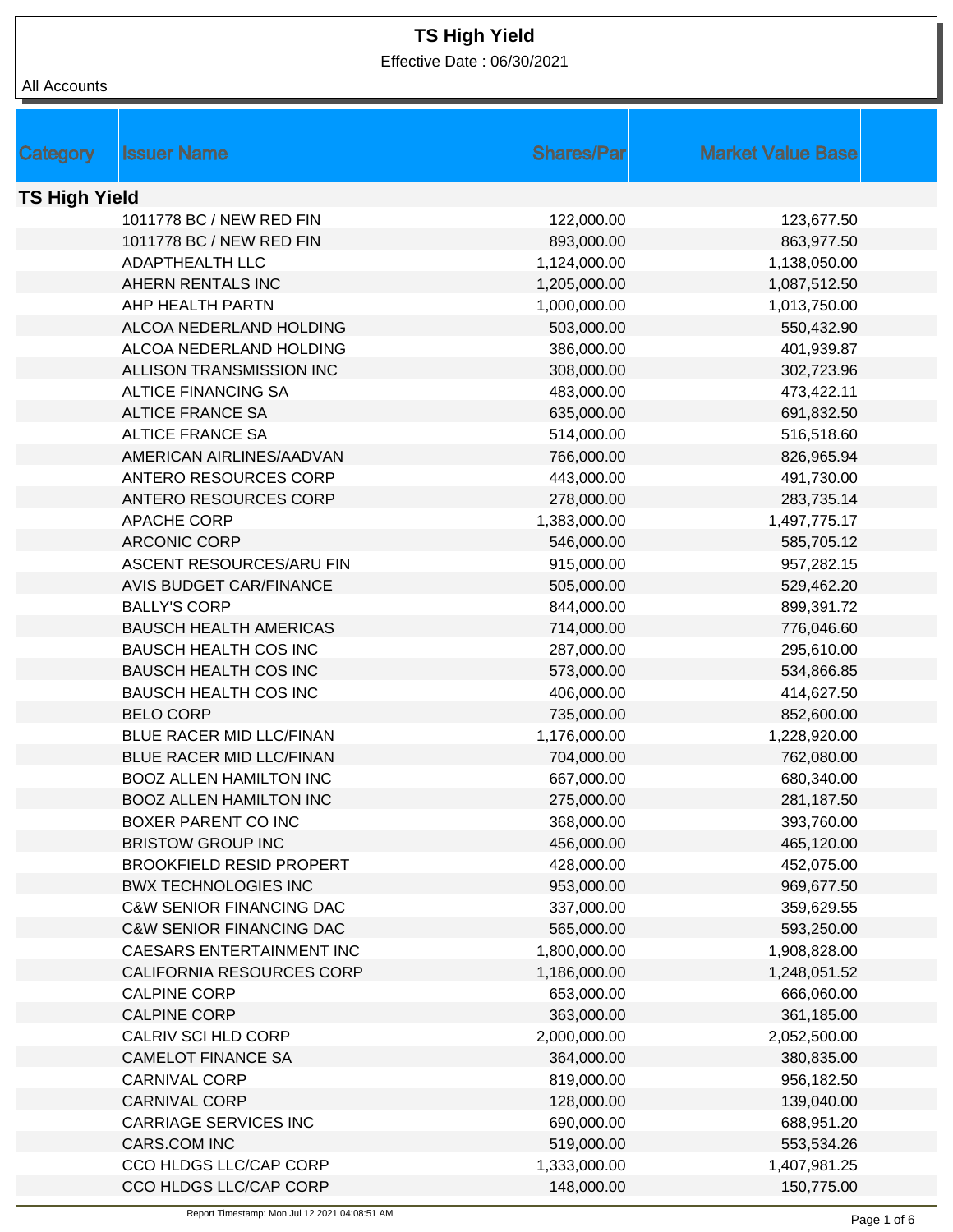Effective Date : 06/30/2021

| Category | <b>Issuer Name</b>                 | <b>Shares/Par</b> | <b>Market Value Base</b> |
|----------|------------------------------------|-------------------|--------------------------|
|          | CCO HLDGS LLC/CAP CORP             | 211,000.00        | 218,648.75               |
|          | <b>CHENIERE ENERGY INC</b>         | 461,000.00        | 486,355.00               |
|          | CHENIERE ENERGY PARTNERS LP        | 1,050,000.00      | 1,128,750.00             |
|          | <b>CHENIERE ENERGY PARTNERS LP</b> | 867,000.00        | 906,015.00               |
|          | CHS/COMMUNITY HEALTH SYS           | 811,000.00        | 848,687.17               |
|          | <b>CHS/COMMUNITY HEALTH SYS</b>    | 1,000,000.00      | 1,001,250.00             |
|          | CHURCHILL DOWNS INC                | 1,153,000.00      | 1,193,020.63             |
|          | <b>CIMPRESS PLC</b>                | 1,814,000.00      | 1,912,264.38             |
|          | <b>CLEARWATER PAPER CORP</b>       | 336,000.00        | 357,840.00               |
|          | CLEARWAY ENERGY OP LLC             | 212,000.00        | 222,335.00               |
|          | CLEARWAY ENERGY OP LLC             | 145,000.00        | 144,275.00               |
|          | <b>CLEVELAND-CLIFFS INC</b>        | 1,000,000.00      | 1,050,000.00             |
|          | CONNECT FINCO SARL/CONNE           | 1,222,000.00      | 1,293,462.56             |
|          | CONTINENTAL RESOURCES INC/OK       | 295,000.00        | 334,087.50               |
|          | CONTINENTAL RESOURCES INC/OK       | 400,000.00        | 441,336.60               |
|          | CONTINENTAL RESOURCES INC/OK       | 258,000.00        | 309,032.40               |
|          | COOKE OMEGA/ALPHA VESSEL           | 2,012,000.00      | 2,064,815.00             |
|          | <b>CREDIT ACCEPTANCE CORP</b>      | 528,000.00        | 555,720.00               |
|          | <b>CREDIT ACCEPTANCE CORP</b>      | 543,000.00        | 562,683.75               |
|          | <b>CSC HOLDINGS LLC</b>            | 1,053,000.00      | 1,093,803.75             |
|          | <b>CSC HOLDINGS LLC</b>            | 1,854,000.00      | 1,818,977.94             |
|          | <b>CSC HOLDINGS LLC</b>            | 682,000.00        | 644,428.62               |
|          | <b>CTR PARTNERSHIP/CARETRST</b>    | 1,401,000.00      | 1,430,589.12             |
|          | <b>CVR ENERGY INC</b>              | 719,000.00        | 719,366.69               |
|          | <b>CVR PARTNERS/CVR NITROGE</b>    | 54,000.00         | 54,140.40                |
|          | <b>DANAOS CORP</b>                 | 1,000,000.00      | 1,096,570.00             |
|          | <b>DAVITA INC</b>                  | 717,000.00        | 735,971.82               |
|          | <b>DAVITA INC</b>                  | 679,000.00        | 651,840.00               |
|          | <b>DELTA AIR LINES INC</b>         | 638,000.00        | 637,584.33               |
|          | DIAMOND SPORTS GR/DIAMON           | 485,000.00        | 314,619.50               |
|          | DIAMOND SPORTS GR/DIAMON           | 1,191,000.00      | 583,590.00               |
|          | <b>DISH DBS CORP</b>               | 1,000,000.00      | 988,325.00               |
|          | DIVERSIFIED HEALTHCARE TRUST       | 663,000.00        | 734,272.50               |
|          | DIVERSIFIED HEALTHCARE TRUST       | 130,000.00        | 133,250.00               |
|          | DIVERSIFIED HEALTHCARE TRUST       | 810,000.00        | 797,850.00               |
|          | DREYFUS GOVERNMENT CASH MANAGE     | 4,638,264.96      | 4,638,264.96             |
|          | DT MIDSTREAM INC                   | 660,000.00        | 670,117.80               |
|          | ENDO LUX FIN CO I SARL             | 1,000,000.00      | 980,000.00               |
|          | <b>EVERI HOLDINGS INC</b>          | 102,000.00        | 102,000.00               |
|          | <b>FIRSTCASH INC</b>               | 1,087,000.00      | 1,136,295.45             |
|          | FIRSTENERGY TRANSMISSION           | 262,000.00        | 327,211.70               |
|          | FIRSTENERGY TRANSMISSION           | 552,000.00        | 647,031.24               |
|          | FORD MOTOR CO                      | 280,000.00        | 297,500.00               |
|          | FORD MOTOR CO                      | 109,000.00        | 156,415.00               |
|          | FORD MOTOR CREDIT CO LLC           | 1,024,000.00      | 1,097,113.60             |
|          | FORD MOTOR CREDIT CO LLC           | 672,000.00        | 740,040.00               |
|          | FORD MOTOR CREDIT CO LLC           | 367,000.00        | 389,305.31               |
|          |                                    |                   |                          |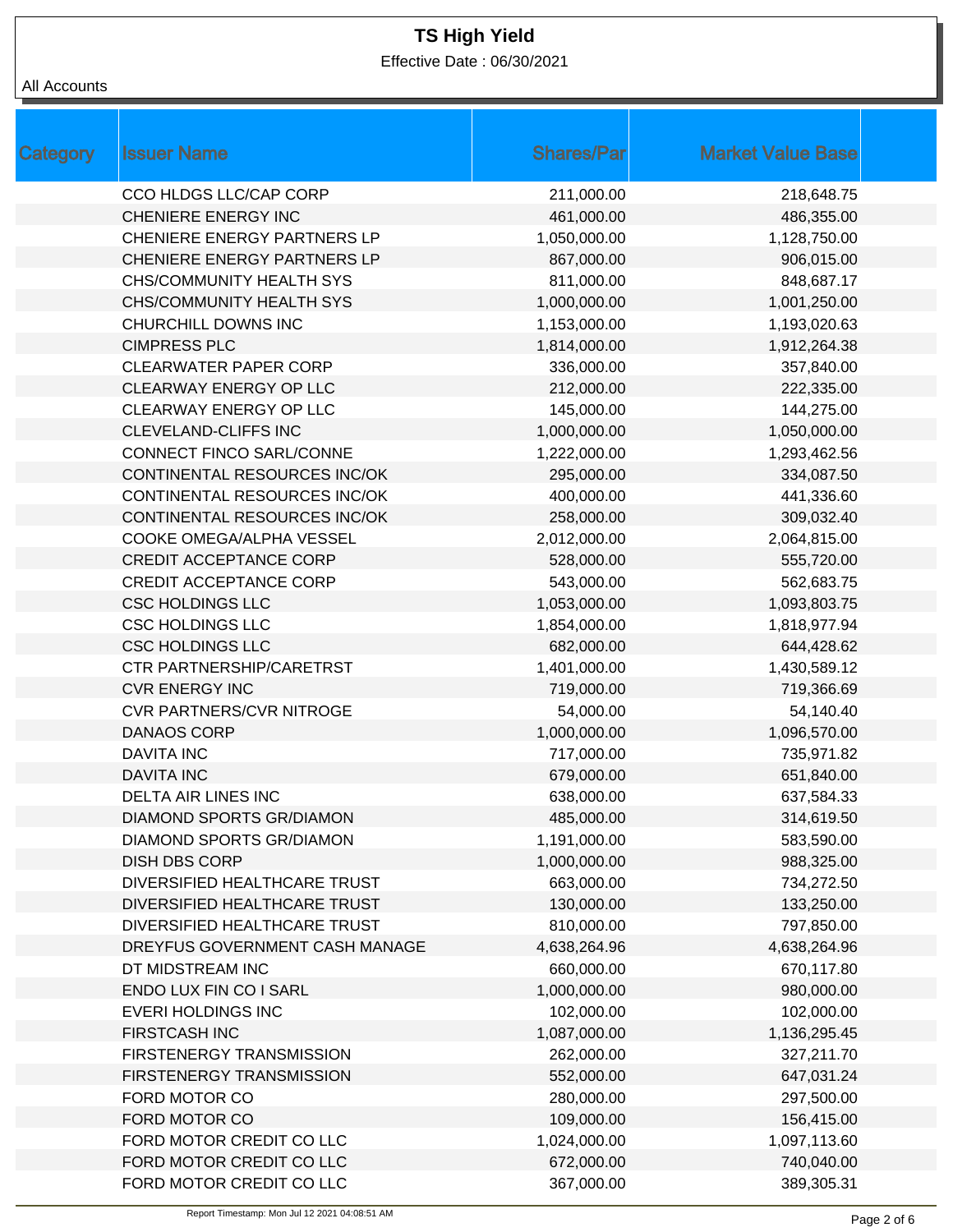Effective Date : 06/30/2021

| <b>Category</b> | <b>Issuer Name</b>                       | <b>Shares/Par</b> | <b>Market Value Base</b> |
|-----------------|------------------------------------------|-------------------|--------------------------|
|                 | FORD MOTOR CREDIT CO LLC                 | 270,000.00        | 268,720.20               |
|                 | FORD MOTOR CREDIT CO LLC                 | 416,000.00        | 424,062.08               |
|                 | FORD MOTOR CREDIT CO LLC                 | 712,000.00        | 768,960.00               |
|                 | <b>FORTRESS TRANS &amp; INFRAST</b>      | 1,503,000.00      | 1,561,241.25             |
|                 | <b>FRONTIER COMMUNICATIONS</b>           | 351,000.00        | 376,008.75               |
|                 | <b>GENESIS ENERGY LP/FIN</b>             | 797,000.00        | 798,992.50               |
|                 | <b>GENESIS ENERGY LP/FIN</b>             | 312,000.00        | 327,795.00               |
|                 | <b>GFL ENVIRONMENTAL INC</b>             | 535,000.00        | 533,662.50               |
|                 | <b>GLOBAL PART/GLP FINANCE</b>           | 225,000.00        | 238,500.00               |
|                 | <b>GLOBAL PART/GLP FINANCE</b>           | 298,000.00        | 319,605.00               |
|                 | <b>GO DADDY OPCO/FINCO</b>               | 540,000.00        | 536,490.00               |
|                 | <b>GOEASY LTD</b>                        | 1,367,000.00      | 1,401,175.00             |
|                 | <b>GOODYEAR TIRE &amp; RUBBER CO/THE</b> | 455,000.00        | 482,149.85               |
|                 | GOODYEAR TIRE & RUBBER CO/THE            | 233,000.00        | 243,193.75               |
|                 | <b>GOODYEAR TIRE &amp; RUBBER CO/THE</b> | 304,000.00        | 318,288.00               |
|                 | <b>GRANITE US HOLDINGS CORP</b>          | 1,000,000.00      | 1,115,000.00             |
|                 | <b>GROUP 1 AUTOMOTIVE INC</b>            | 772,000.00        | 784,545.00               |
|                 | H&E EQUIPMENT SERVICES INC               | 1,443,000.00      | 1,419,912.00             |
|                 | <b>HERBALIFE/HLF FINANCING</b>           | 286,000.00        | 311,025.00               |
|                 | HILCORP ENERGY I/HILCORP                 | 345,000.00        | 350,175.00               |
|                 | <b>HILCORP ENERGY I/HILCORP</b>          | 435,000.00        | 462,187.50               |
|                 | HILCORP ENERGY I/HILCORP                 | 435,000.00        | 453,352.65               |
|                 | <b>HILTON DOMESTIC OPERATIN</b>          | 572,000.00        | 564,850.00               |
|                 | HLF FIN SARL LLC/HERBALI                 | 616,000.00        | 619,080.00               |
|                 | <b>HOWARD HUGHES CORP/THE</b>            | 499,000.00        | 497,193.62               |
|                 | HOWMET AEROSPACE INC                     | 132,000.00        | 159,739.80               |
|                 | HOWMET AEROSPACE INC                     | 329,000.00        | 396,445.00               |
|                 | <b>HUDBAY MINERALS INC</b>               | 547,000.00        | 582,555.00               |
|                 | <b>HUDBAY MINERALS INC</b>               | 358,000.00        | 359,342.50               |
|                 | <b>ICAHN ENTERPRISES/FIN</b>             | 680,000.00        | 703,589.20               |
|                 | <b>IMOLA MERGER CORP</b>                 | 1,794,000.00      | 1,845,577.50             |
|                 | <b>INDEPENDENCE ENERGY FIN</b>           | 938,000.00        | 985,059.46               |
|                 | <b>INEOS QUATTRO FINANCE 2</b>           | 275,000.00        | 278,638.25               |
|                 | <b>INGLES MARKETS INC</b>                | 1,285,000.00      | 1,283,393.75             |
|                 | INTERNATIONAL GAME TECHNOLOGY PLC        | 445,000.00        | 507,300.00               |
|                 | INTERNATIONAL GAME TECHNOLOGY PLC        | 200,000.00        | 208,250.00               |
|                 | <b>IRON MOUNTAIN INC</b>                 | 171,000.00        | 178,960.05               |
|                 | <b>IRON MOUNTAIN INC</b>                 | 463,000.00        | 477,908.60               |
|                 | <b>IRON MOUNTAIN INC</b>                 | 1,016,000.00      | 1,075,517.28             |
|                 | <b>IRON MOUNTAIN INC</b>                 | 203,000.00        | 205,537.50               |
|                 | <b>J2 GLOBAL INC</b>                     | 555,000.00        | 574,591.50               |
|                 | JAZZ SECURITIES DAC                      | 1,119,000.00      | 1,160,179.20             |
|                 | <b>JB POINDEXTER &amp; CO INC</b>        | 1,065,000.00      | 1,126,237.50             |
|                 | <b>JBS FINANCE LUXEMBOURG</b>            | 564,000.00        | 563,825.16               |
|                 | <b>JBS USA LUX/JBS USA FIN</b>           | 257,000.00        | 282,378.75               |
|                 | <b>JBS USA/FOOD/FINANCE</b>              | 586,000.00        | 655,370.68               |
|                 | JBS USA/FOOD/FINANCE                     | 919,000.00        | 940,366.75               |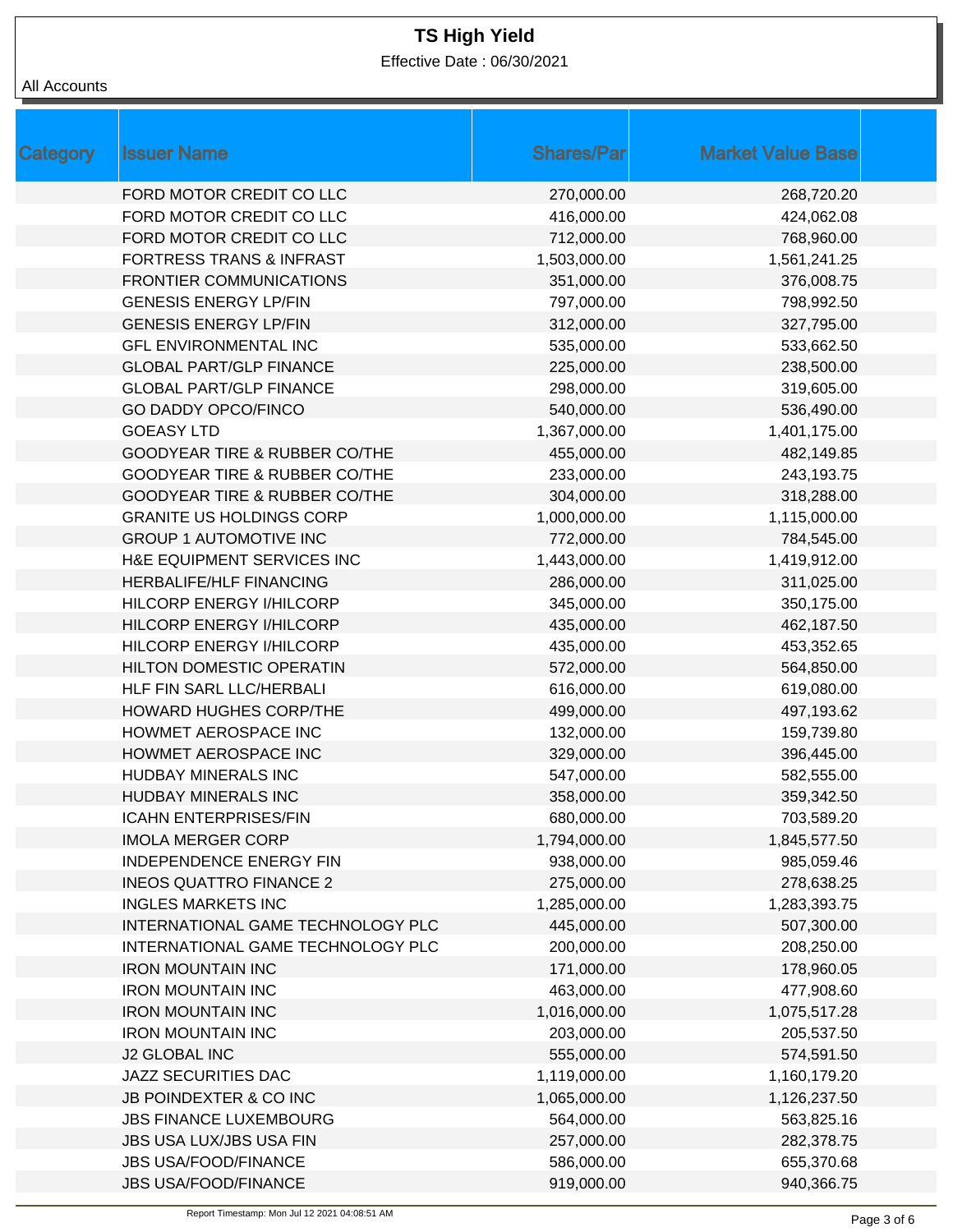Effective Date : 06/30/2021

| <b>Category</b> | <b>Issuer Name</b>                  | <b>Shares/Par</b> | <b>Market Value Base</b> |
|-----------------|-------------------------------------|-------------------|--------------------------|
|                 | KAISER ALUMINUM CORP                | 682,000.00        | 699,418.28               |
|                 | <b>L BRANDS INC</b>                 | 639,000.00        | 714,881.25               |
|                 | LCPR SR SECURED FIN DAC             | 444,000.00        | 478,403.34               |
|                 | LCPR SR SECURED FIN DAC             | 545,000.00        | 562,265.60               |
|                 | LEVEL 3 FINANCING INC               | 906,000.00        | 874,290.00               |
|                 | <b>LOGMEIN INC</b>                  | 1,589,000.00      | 1,644,694.45             |
|                 | LUMEN TECHNOLOGIES INC              | 567,000.00        | 578,340.00               |
|                 | LUMEN TECHNOLOGIES INC              | 818,000.00        | 831,374.30               |
|                 | MACY'S RETAIL HLDGS LLC             | 82,000.00         | 84,132.00                |
|                 | MACY'S RETAIL HLDGS LLC             | 1,897,000.00      | 2,040,090.71             |
|                 | <b>MDC PARTNERS INC</b>             | 1,105,000.00      | 1,118,812.50             |
|                 | <b>MEDNAX INC</b>                   | 845,000.00        | 894,643.75               |
|                 | <b>MEG ENERGY CORP</b>              | 501,000.00        | 533,727.83               |
|                 | MERCER INTERNATIONAL INC            | 914,000.00        | 940,506.00               |
|                 | <b>MERITAGE HOMES CORP</b>          | 1,440,000.00      | 1,490,400.00             |
|                 | <b>MERITOR INC</b>                  | 244,000.00        | 259,901.48               |
|                 | <b>MERITOR INC</b>                  | 273,000.00        | 276,753.75               |
|                 | MGIC INVESTMENT CORP                | 615,000.00        | 651,900.00               |
|                 | MODIVCARE INC                       | 903,000.00        | 966,228.06               |
|                 | MOOG INC                            | 933,000.00        | 965,655.00               |
|                 | <b>MSCI INC</b>                     | 1,501,000.00      | 1,579,802.50             |
|                 | <b>MSCI INC</b>                     | 599,000.00        | 611,590.98               |
|                 | MURPHY OIL CORP                     | 1,193,000.00      | 1,184,273.21             |
|                 | <b>NAVIENT CORP</b>                 | 1,462,000.00      | 1,577,132.50             |
|                 | <b>NCR CORP</b>                     | 460,000.00        | 486,737.50               |
|                 | <b>NCR CORP</b>                     | 406,000.00        | 418,687.50               |
|                 | NESCO HOLDINGS II INC               | 1,546,000.00      | 1,613,637.50             |
|                 | <b>NEW ENTERPRISE STONE &amp; L</b> | 397,000.00        | 407,917.50               |
|                 | <b>NOVA CHEMICALS CORP</b>          | 1,656,000.00      | 1,676,261.16             |
|                 | NUFARM AUSTRALIA/AMERICA            | 889,000.00        | 912,736.30               |
|                 | <b>NUSTAR LOGISTICS LP</b>          | 1,072,000.00      | 1,147,983.36             |
|                 | <b>NUSTAR LOGISTICS LP</b>          | 531,000.00        | 576,135.00               |
|                 | OCCIDENTAL PETROLEUM CORP           | 1,011,000.00      | 945,285.00               |
|                 | OCCIDENTAL PETROLEUM CORP           | 772,000.00        | 972,102.40               |
|                 | OCCIDENTAL PETROLEUM CORP           | 674,000.00        | 786,895.00               |
|                 | OCCIDENTAL PETROLEUM CORP           | 918,000.00        | 1,109,458.08             |
|                 | OCCIDENTAL PETROLEUM CORP           | 437,000.00        | 512,928.75               |
|                 | <b>ONEMAIN FINANCE CORP</b>         | 350,000.00        | 346,388.00               |
|                 | <b>ONEMAIN FINANCE CORP</b>         | 172,000.00        | 200,330.12               |
|                 | <b>ONEMAIN FINANCE CORP</b>         | 614,000.00        | 703,865.04               |
|                 | <b>ONEMAIN FINANCE CORP</b>         | 391,000.00        | 433,497.79               |
|                 | OPEN TEXT CORP                      | 862,000.00        | 873,895.60               |
|                 | OWENS-BROCKWAY                      | 747,000.00        | 814,230.00               |
|                 | PARKLAND CORP/CANADA                | 1,420,000.00      | 1,442,989.80             |
|                 | PENNYMAC FINANCIAL SERVICES INC     | 419,000.00        | 440,997.50               |
|                 | PENNYMAC FINANCIAL SERVICES INC     | 136,000.00        | 131,023.76               |
|                 | PG&E CORP                           | 739,000.00        | 747,217.68               |
|                 |                                     |                   |                          |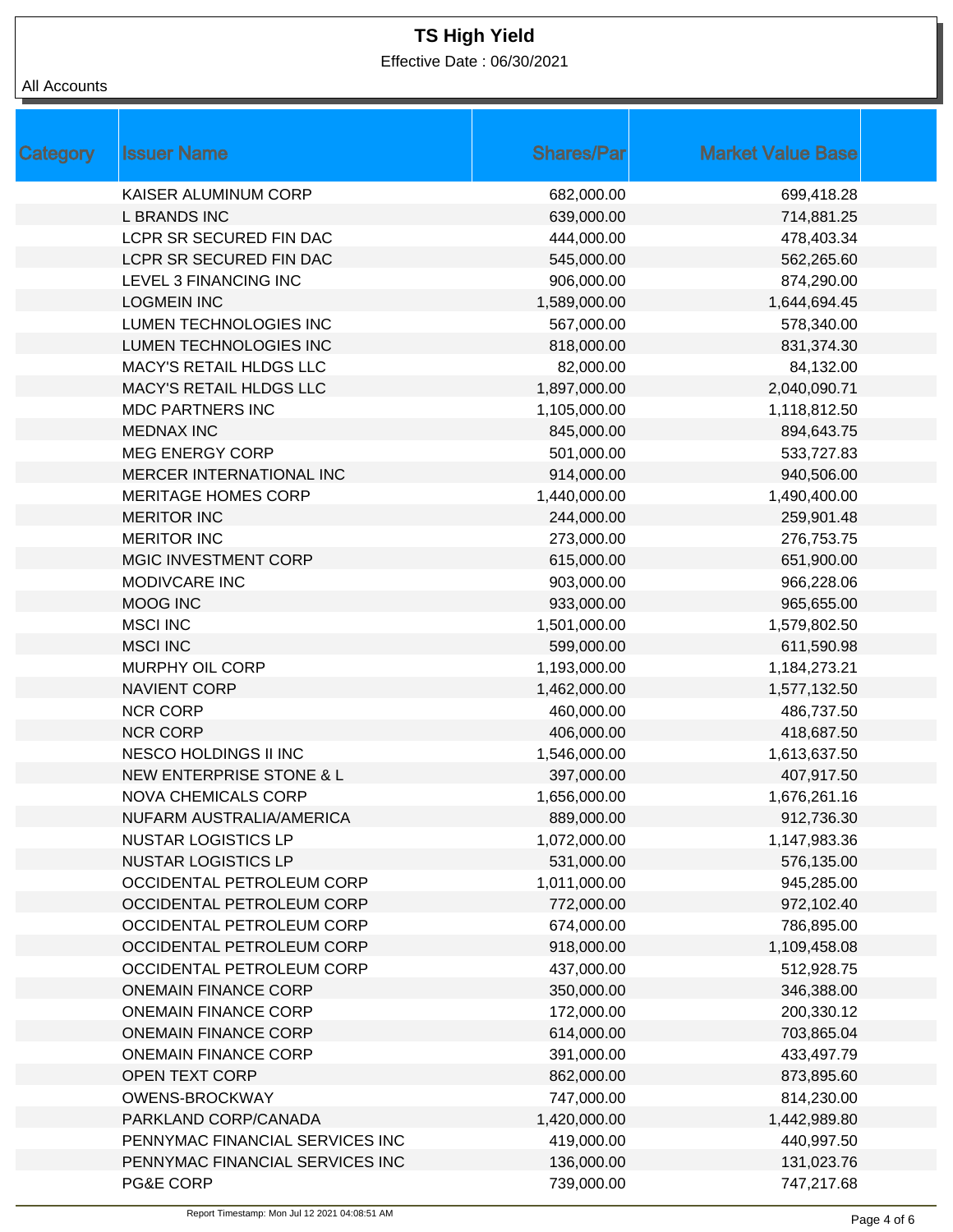Effective Date : 06/30/2021

| Category | <b>Issuer Name</b>             | <b>Shares/Par</b> | <b>Market Value Base</b> |
|----------|--------------------------------|-------------------|--------------------------|
|          | <b>PG&amp;E CORP</b>           | 193,000.00        | 194,833.50               |
|          | PHOTO HOLDINGS MERGER SU       | 1,841,000.00      | 2,018,196.25             |
|          | PILGRIM'S PRIDE CORP           | 458,000.00        | 474,602.50               |
|          | PLASTIPAK HOLDINGS INC         | 808,000.00        | 826,180.00               |
|          | POST HOLDINGS INC              | 483,000.00        | 490,245.00               |
|          | POST HOLDINGS INC              | 414,000.00        | 413,089.20               |
|          | PRA GROUP INC                  | 960,000.00        | 1,035,600.00             |
|          | PRECISION DRILLING CORP        | 1,164,000.00      | 1,198,920.00             |
|          | PRIME SECSRVC BRW/FINANC       | 1,140,000.00      | 1,259,323.80             |
|          | PRIME SECSRVC BRW/FINANC       | 317,000.00        | 307,490.00               |
|          | PRIMO WATER HOLDINGS INC       | 1,134,000.00      | 1,134,000.00             |
|          | <b>QUAD GRAPHICS INC</b>       | 705,000.00        | 697,950.00               |
|          | QUICKEN LOANS INC              | 282,000.00        | 296,100.00               |
|          | QUICKEN LOANS LLC/QUICKN       | 1,017,000.00      | 1,019,095.02             |
|          | QVC INC                        | 689,000.00        | 730,105.74               |
|          | QVC INC                        | 1,325,000.00      | 1,351,500.00             |
|          | <b>RADIAN GROUP INC</b>        | 430,000.00        | 460,542.90               |
|          | REYNOLDS GRP ISS/REYNOLD       | 1,384,000.00      | 1,374,411.23             |
|          | RHP HOTEL PPTY/RHP FINAN       | 227,000.00        | 227,186.14               |
|          | ROCKPOINT GAS STORAGE CA       | 1,269,000.00      | 1,297,552.50             |
|          | ROYAL CARIBBEAN CRUISES LTD    | 172,000.00        | 199,520.00               |
|          | ROYAL CARIBBEAN CRUISES LTD    | 1,237,000.00      | 1,425,642.50             |
|          | <b>RUBY PIPELINE LLC</b>       | 773,242.42        | 704,095.92               |
|          | SEG HLD LLC/SEG FIN CORP       | 1,790,000.00      | 1,878,963.00             |
|          | SERVICE PROPERTIES TRUST       | 646,000.00        | 657,757.20               |
|          | SIMMONS FOOD INC/SIMMONS       | 1,000,000.00      | 1,008,690.00             |
|          | SINCLAIR TELEVISION GROU       | 205,000.00        | 205,768.75               |
|          | SIRIUS XM RADIO INC            | 275,000.00        | 283,541.50               |
|          | SOUTHWESTERN ENERGY CO         | 1,213,000.00      | 1,370,690.00             |
|          | SPANISH BROADCASTING SYS       | 725,000.00        | 732,250.00               |
|          | SPEEDWAY MOT/SPEEDWAY FD       | 874,000.00        | 881,647.50               |
|          | SPIRIT AEROSYSTEMS INC         | 347,000.00        | 370,422.50               |
|          | SPRINT CAPITAL CORP            | 1,385,000.00      | 1,776,262.50             |
|          | STANDARD INDUSTRIES INC        | 768,000.00        | 795,360.00               |
|          | STANDARD INDUSTRIES INC        | 634,000.00        | 606,871.14               |
|          | <b>STAPLES INC</b>             | 915,000.00        | 949,312.50               |
|          | SUBURBAN PROPANE PARTNRS       | 370,000.00        | 378,787.50               |
|          | SUMMER (BC) BIDC               | 500,000.00        | 508,525.00               |
|          | SUMMIT MATERIALS LLC/FIN       | 805,000.00        | 855,256.15               |
|          | <b>SWITCH LTD</b>              | 307,000.00        | 315,058.75               |
|          | T-MOBILE USA INC               | 1,090,000.00      | 1,124,873.02             |
|          | T-MOBILE USA INC               | 513,000.00        | 529,412.72               |
|          | TALEN ENERGY SUPPLY LLC        | 1,710,000.00      | 1,600,064.10             |
|          | <b>TALLGRASS NRG PRTNR/FIN</b> | 279,000.00        | 282,799.98               |
|          | <b>TALLGRASS NRG PRTNR/FIN</b> | 253,000.00        | 257,427.50               |
|          | <b>TALLGRASS NRG PRTNR/FIN</b> | 1,409,000.00      | 1,464,824.58             |
|          | <b>TEGNA INC</b>               | 721,000.00        | 754,512.08               |